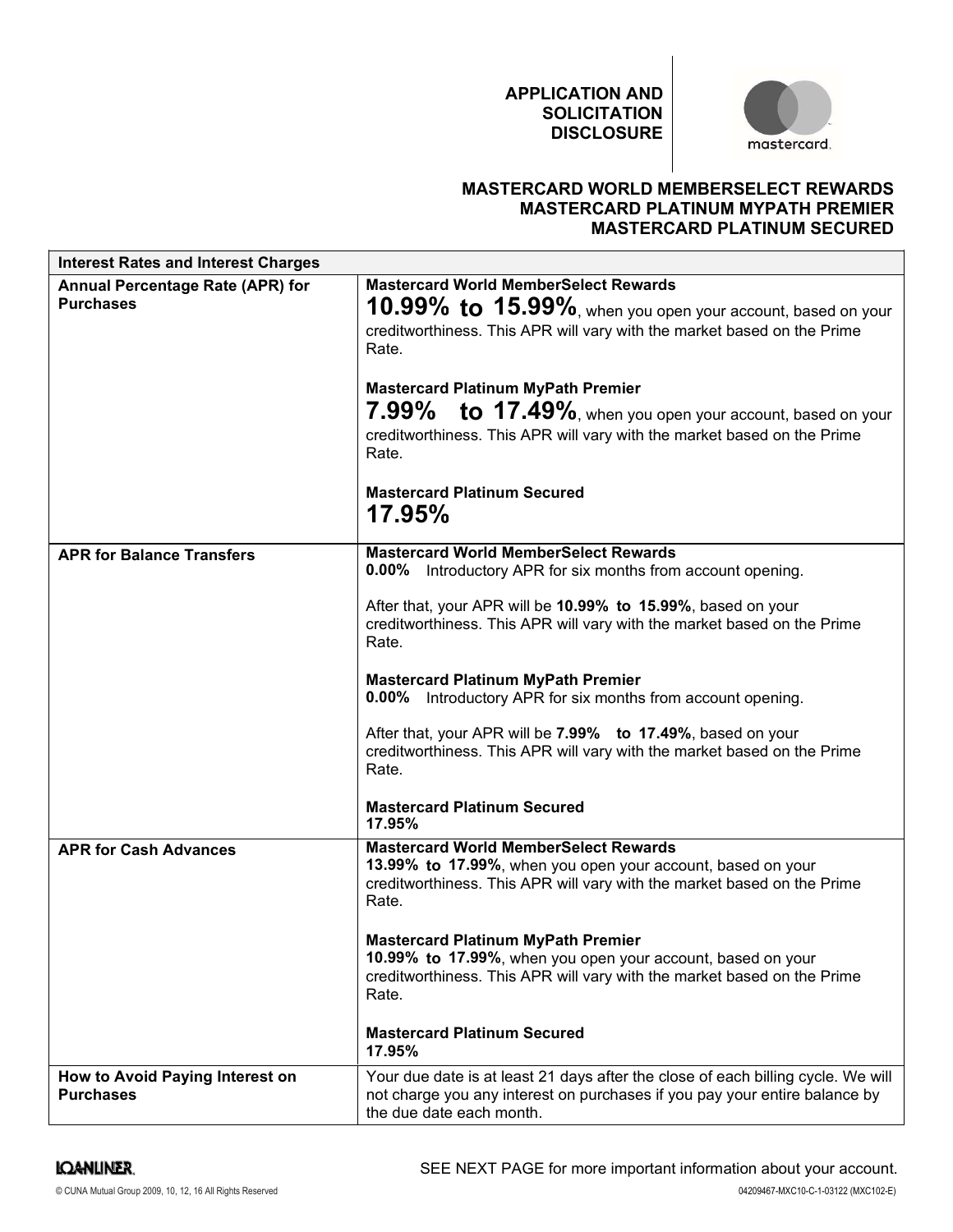| For Credit Card Tips from the                                                   | To learn more about factors to consider when applying for or using a                                                                                                                                                                                                                                                                                                                                                                                                                                                                                                                                                                                                                                     |
|---------------------------------------------------------------------------------|----------------------------------------------------------------------------------------------------------------------------------------------------------------------------------------------------------------------------------------------------------------------------------------------------------------------------------------------------------------------------------------------------------------------------------------------------------------------------------------------------------------------------------------------------------------------------------------------------------------------------------------------------------------------------------------------------------|
| <b>Consumer Financial Protection Bureau</b>                                     | credit card, visit the website of the Consumer Financial Protection<br>Bureau at http://www.consumerfinance.gov/learnmore.                                                                                                                                                                                                                                                                                                                                                                                                                                                                                                                                                                               |
| <b>Fees</b>                                                                     |                                                                                                                                                                                                                                                                                                                                                                                                                                                                                                                                                                                                                                                                                                          |
| <b>Annual Fee</b><br>- Annual Fee                                               | <b>None</b>                                                                                                                                                                                                                                                                                                                                                                                                                                                                                                                                                                                                                                                                                              |
| <b>Transaction Fees</b>                                                         |                                                                                                                                                                                                                                                                                                                                                                                                                                                                                                                                                                                                                                                                                                          |
| - Balance Transfer Fee                                                          |                                                                                                                                                                                                                                                                                                                                                                                                                                                                                                                                                                                                                                                                                                          |
| - Mastercard World MemberSelect Rewards<br>- Mastercard Platinum MyPath Premier | <b>None</b><br><b>None</b>                                                                                                                                                                                                                                                                                                                                                                                                                                                                                                                                                                                                                                                                               |
| - Mastercard Platinum Secured                                                   | <b>2.00%</b> of the amount of each balance transfer                                                                                                                                                                                                                                                                                                                                                                                                                                                                                                                                                                                                                                                      |
| - Cash Advance Fee<br>- Foreign Transaction Fee                                 | 2.00% of the amount of each cash advance                                                                                                                                                                                                                                                                                                                                                                                                                                                                                                                                                                                                                                                                 |
| - Mastercard World MemberSelect Rewards                                         | <b>None</b>                                                                                                                                                                                                                                                                                                                                                                                                                                                                                                                                                                                                                                                                                              |
| - Mastercard Platinum MyPath Premier                                            | None                                                                                                                                                                                                                                                                                                                                                                                                                                                                                                                                                                                                                                                                                                     |
| - Mastercard Platinum Secured                                                   | <b>1.00%</b> of each transaction in U.S. dollars                                                                                                                                                                                                                                                                                                                                                                                                                                                                                                                                                                                                                                                         |
| <b>Penalty Fees</b><br>- Late Payment Fee                                       | Up to \$25.00                                                                                                                                                                                                                                                                                                                                                                                                                                                                                                                                                                                                                                                                                            |
| - Over-the-Credit Limit Fee                                                     | None                                                                                                                                                                                                                                                                                                                                                                                                                                                                                                                                                                                                                                                                                                     |
| - Returned Payment Fee                                                          | Up to \$25.00                                                                                                                                                                                                                                                                                                                                                                                                                                                                                                                                                                                                                                                                                            |
| <b>How We Will Calculate Your Balance:</b><br>advances)."                       | We use a method called "average daily balance (excluding new purchases) (including new balance transfers and cash                                                                                                                                                                                                                                                                                                                                                                                                                                                                                                                                                                                        |
| <b>MyPath Premier:</b>                                                          | Promotional Period for Introductory APR - Mastercard World MemberSelect Rewards, Mastercard Platinum<br>The Introductory APR for balance transfers will apply to transactions posted to your account during the first six months<br>following the opening of your account. Any existing balances on Community Resource Credit Union loan or credit card                                                                                                                                                                                                                                                                                                                                                  |
| accounts are not eligible for the Introductory APR for balance transfers.       |                                                                                                                                                                                                                                                                                                                                                                                                                                                                                                                                                                                                                                                                                                          |
| <b>Effective Date:</b>                                                          | The information about the costs of the card described in this application is accurate as of: June 1, 2022<br>This information may have changed after that date. To find out what may have changed, contact the Credit Union.                                                                                                                                                                                                                                                                                                                                                                                                                                                                             |
|                                                                                 | For California Borrowers, the Mastercard World MemberSelect Rewards, Mastercard Platinum MyPath Premier<br>and Mastercard Platinum Secured are secured credit cards. Credit extended under this credit card account is<br>secured by various personal property and money including, but not limited to: (a) any goods you purchase with<br>this account, (b) any shares you specifically pledge as collateral for this account on a separate Pledge of Shares,<br>(c) all shares you have in any individual or joint account with the Credit Union excluding shares in an Individual<br>Retirement Account or in any other account that would lose special tax treatment under state or federal law, and |

### How We Will Calculate Your Balance:

# MyPath Premier:

#### Effective Date:

In successing, (i) any share you specific in a product of plants and the Credit Union excluding shares in an Individual or control and Reference in Account that would lose special tax treatment under state or federal law, - Mastercard Platinum MyPath Premier<br>
- Mastercard Platinum Secured<br>
- Late Payment Fee<br>
- Up to \$25.00<br>
- Cret-the-Credit Limit Fee<br>
- Dever-the-Credit Limit Fee<br>
- Returned Payment Fee<br>
- Returned Payment Fee<br>
- Returned secured Paintum Secured 1.00% of each transaction in U.S. dollars<br>
- Late Payment Fee<br>
- Over-the-Credit Limit Fee<br>
- Over-the-Credit Limit Fee<br>
- Over-the-Credit Limit Fee<br>
- Notice and Payment Fee<br>
- Notice and Devide Yo Pentily Fees<br>- Late Payment Fee<br>- Neumed Dayment Fee<br>- Returned Credit Limit Fee<br>- Returned Payment Fee<br>- Returned Payment Fee<br>- Returned Payment Fee<br>- Returned Payment Fee<br>- Returned Payment Fee<br>- Returned Payment Fee<br>- R - Late Payment Fee<br>
- Over-the-Credit Limit Fee<br>
- Returned Payment Fee<br>
- Returned Payment Fee<br>
- We was will Calculate Your Balance:<br>
We use a method called "average daily balance (excluding new purchases) (including new - Ower-the-Credit Limit Fee<br>- Returned Payment Fee<br>How We Will Calculate Your Balance:<br>
How We Will Calculate Your Balance:<br>
How We Will Calculate Your Balance:<br>
advances)."<br>
advances method called "average daily balance ( (d) collateral securing other loans you have with the Credit Union excluding dwellings. ndvances)."<br>
advances)."<br>
advances)."<br>
advances)."<br>
Alternational Period for Introductory APR - Mastercard World MemberSelect Rewards, Mastercard Platinum<br>
The Introductory APR for balance transfers will apply to transacti The Introductory APR for balance transfers will apply to transactions posted to following the opening of your account. Any existing balances on Community Recocounts are not eligible for the Introductory APR for balance tra Effective Date:<br>The information about the costs of the card described in this application.<br>The information about the costs of the card described in this application is accura<br>This information may have changed after that da

#### Other Fees & Disclosures:

#### Late Payment Fee:

payment.

Balance Transfer Fee (Finance Charge) - Mastercard Platinum Secured:

Cash Advance Fee (Finance Charge):

Returned Payment Fee:

\$25.00 or the amount of the required minimum payment, whichever is less.